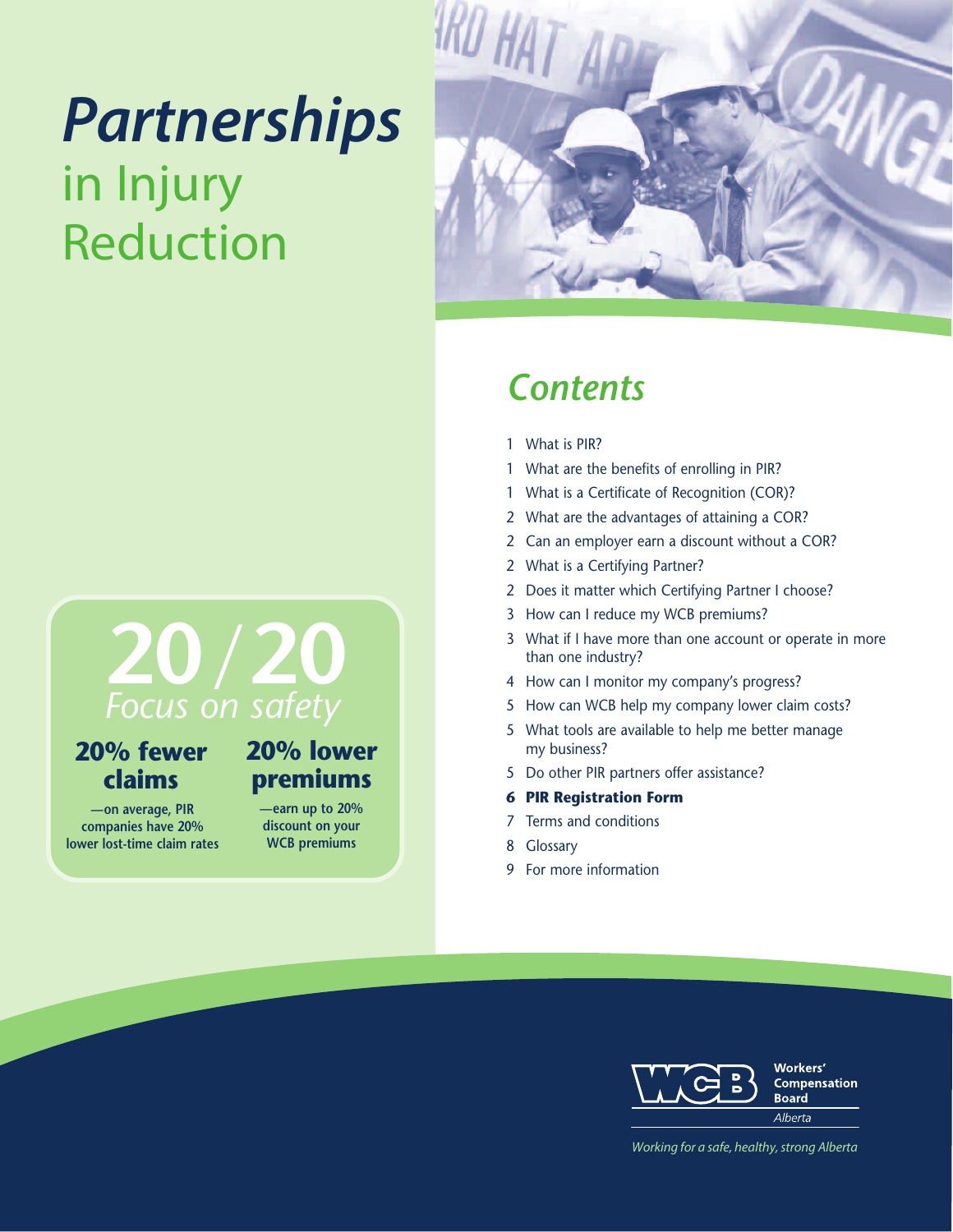#### *What is PIR?*

Partnerships in Injury Reduction (PIR) is designed to encourage injury prevention and the development of effective workplace health, safety and disability management systems. PIR is a voluntary program that operates through the combined efforts of the Workers' Compensation Board - Alberta, the Ministry of Labour, industry partners, safety associations, employers and labour groups. PIR is also a component of Labour's "Partnerships" initiative. This initiative is based on the concept that when employers and workers build effective health and safety systems, the human and financial costs of workplace injuries and illnesses can be reduced.

## *What are the benefits of enrolling in PIR?*

By joining PIR and developing effective workplace health and safety management systems, you can earn up to 20% off your industry rate through:

- 1. Achieving or maintaining a Certificate of Recognition, and
- 2. Improving Your Performance, or
- 3. Maintaining Industry Leadership

PIR offers you an industry rate discount and encourages employers to develop health, safety and disability management systems.

Benefits of succeeding in PIR may include:

- Minimized accident costs (direct and indirect)
- Improved worker productivity
- Improved employee well being and job satisfaction
- Lower WCB premiums

## *What is a Certificate of Recognition (COR)?*

An Alberta Certificate of Recognition (COR) is essential to WCB's PIR program and a key component of Labour's Partnerships program. The COR is issued to employers who have successfully implemented a basic workplace health and safety management system. The components of a workplace health and safety management system will vary depending on the nature and scope of individual businesses, but to be effective the following elements are considered essential:

- Company policy and management commitment
- Worker qualifications, orientation and training
- Hazard identification
- Hazard control
- Ongoing inspections
- Emergency response
- Incident investigation
- Program administration

Once an employer has developed and implemented their workplace health and safety management system, it must be independently audited. Audits are coordinated through a Certifying Partner appropriate to their industry. For a list of Certifying Partners, go to *http://employment.alberta.ca/SFW/337.html*. The Certifying Partner then reviews the audit for compliance with quality standards. If the audit meets all of the standards, the Certifying Partner, in conjunction with Labour, will issue a COR to the employer.

Once a COR has been issued, it is valid for a three year period as long as all maintenance requirements are met. The employer is responsible for completing internal audits for each of the next two years. When the COR expires after three years, another external audit must be conducted to renew the COR. There may be a cost associated with an audit. Please check with your Certifying Partner.

*"Employers should take advantage of the benefits of PIR membership. We have a safer workplace, increased involvement and higher morale because of it."*

*W.J. (Bill) Atchison, president & CEO, Quinn Contracting Ltd.*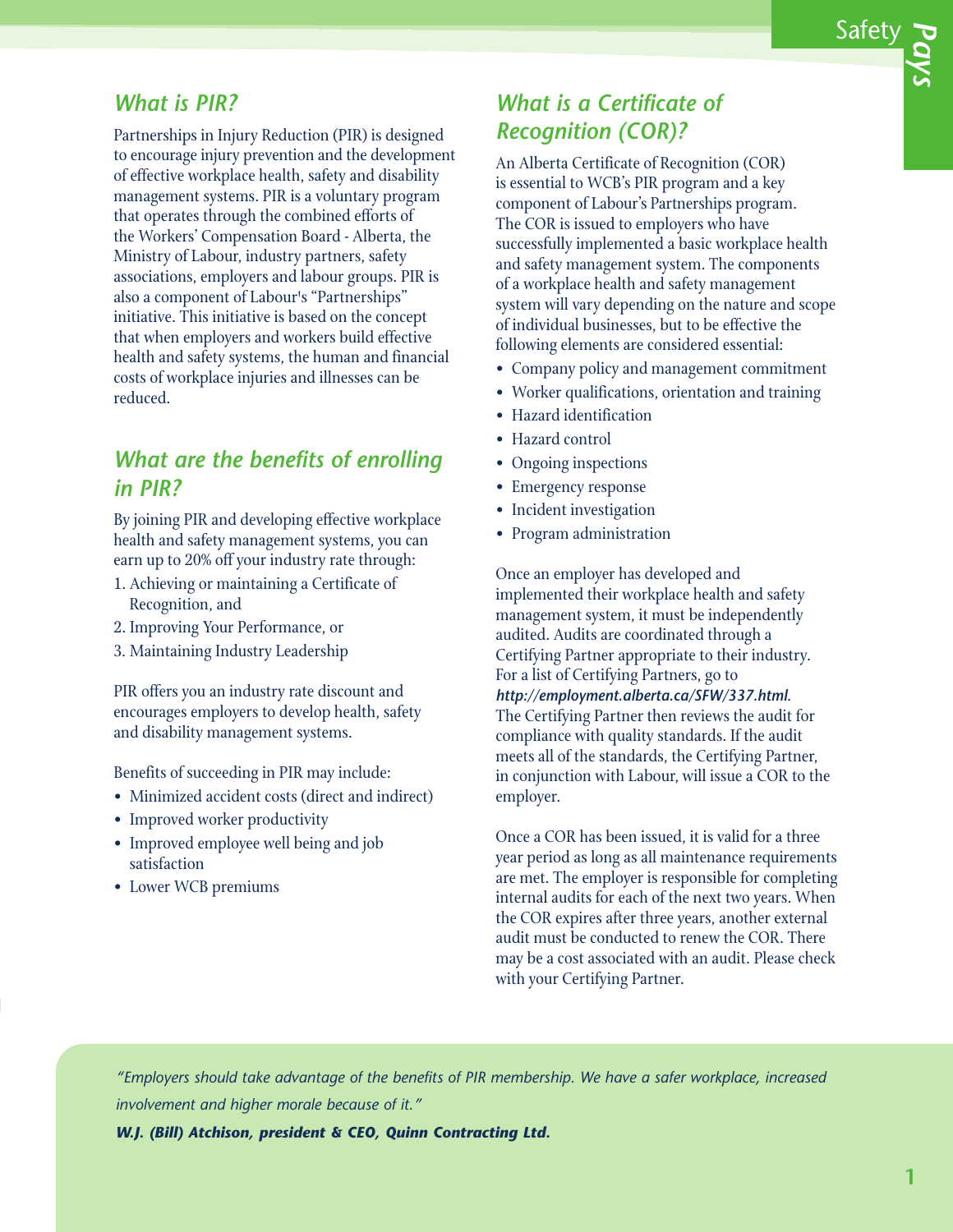*"We believe the PIR program and performance pricing are positive steps for our members. This is a win-win system for everyone—safer, healthier workplaces and better education for workers while companies have an opportunity to earn great incentives."*

*Jodi Stoddart, Administrator, Alberta Association for Safety Partnerships*

## *What are the advantages of attaining a COR?*

- Maintain a quality health and safety system, to reduce accidents and improve employee morale.
- Gain recognition for your health and safety standards from industry experts, other employers and contractors.
- Qualify for PIR and other WCB premium refunds.

## *Can an employer earn a discount without having a COR?*

It takes time to build effective health, safety and disability management systems. To acknowledge this, a special feature was built into the PIR program to motivate employers whose programs have not yet reached the COR standard. PIR provides a one-year grace period in which you can achieve your COR and still earn a discount by Improving Your Performance. If you have registered in PIR with WCB and you have not earned your COR by the end of the year, the discount for Improving Your Performance will be carried forward for one year. If the COR has been achieved by the end of the next year, the discount held will be paid to the employer. If the COR is not achieved, the discount will be forfeited.

## *What is a Certifying Partner?*

Labour enters into formal partnerships with organizations who wish to take a leadership role in the promotion and development of workplace health and safety in Alberta. A Certifying Partner is recognized by Labour as an organization having the ability to assess health and safety audits for quality and to jointly issue Certificates of Recognition to employers. For a list of Certifying Partners, go to

*http://employment.alberta.ca/SFW/337.html*.

## *Does it matter which Certifying Partner I choose?*

There are benefits in selecting a Certifying Partner familiar with your industry. In many cases, you are already paying fees toward a safety association through your WCB premiums. As such, your company may receive more cost-effective services through your association. However, you have the option of approaching any Certifying Partner to assist you in achieving or maintaining your COR. Factors to consider may include:

- Location of the Certifying Partner
- Training Costs
- Availability of Courses
- Cost of Completing Audit Requirements
- Industry Expertise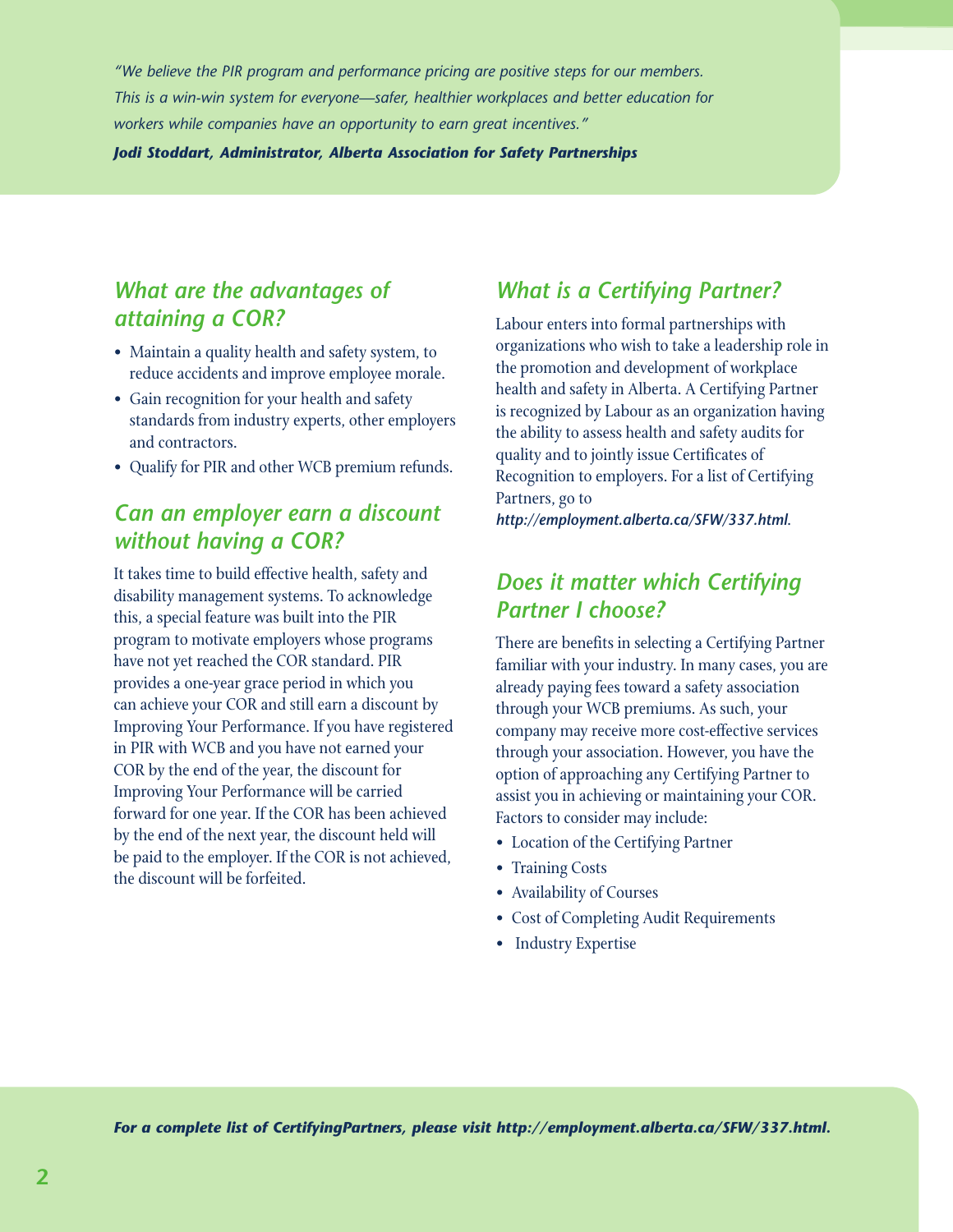## *How can I reduce my WCB premiums?*

By joining Partnerships in Injury Reduction, you can reduce your WCB premium in one of three ways:

- Achieve or maintain an Alberta Certificate of Recognition (COR), and
- Improving Your Performance, or
- Maintain Industry Leadership

WCB will award an industry rate discount based on the highest score obtained among the three incentive opportunities, up to a maximum discount of 20%. However, you must have your COR before any discount can be awarded.

#### *FIRST*

## *5% For a Certificate of Recognition (COR)*

By maintaining or recertifying an Alberta COR, an employer is eligible for a 5% industry rate discount.

*A 10% industry rate discount applies for the first year for employers achieving their COR for the first time.*

#### *THEN*

## *1-20% For Improving Your Performance*

The Improving Your Performance measure compares your current accident performance to your historical performance. Claim costs transacted in the measurement year compared to claim costs transacted in the prior year are used to measure success in both preventing injuries and managing claims that occur. You can earn an industry rate discount of 1% for every 1% improvement up to a maximum of 20%.

| <b>Improvement in Claim Costs</b><br><b>Performance Over Prior Year</b> | <b>PIR Discount</b> |
|-------------------------------------------------------------------------|---------------------|
| $2\%$                                                                   | $5\%*$              |
| 10%                                                                     | 10%                 |
| 20% or better                                                           | 20%                 |

**\*10% in first year for first year COR holders.**

#### *OR*

## *10 -20% For Maintaining Industry Leadership*

This measures improvements in your claims experience in comparison to the average for your industry's rate group over the same period. To earn discounts from this measure, you need an Alberta COR and claim costs that are at least 50% lower than the industry average for two consecutive years.

| <b>Percentage lower than</b><br>industry average claim costs<br>for two consecutive years | <b>PIR Discount</b><br>(including COR<br>discount) |
|-------------------------------------------------------------------------------------------|----------------------------------------------------|
| 50% or lower                                                                              | 10%                                                |
| 65% or lower                                                                              | 12.5%                                              |
| 80% or lower                                                                              | 15%                                                |
| 90% or lower                                                                              | 20%                                                |

**NOTE: You will receive the highest of the three discounts earned, up to a maximum of 20%.**

## *What if I have more than one account or operate in more than one industry?*

Employers with more than one account or who operate in more than one industry have the option of having the accounts/industries measured together or separately. If they are measured together, insurable earnings and claim costs are pooled together and a PIR discount is calculated based on the performance of all the accounts/industries collectively.

It is an advantage to most employers to register each industry separately to maximize discount potential. For details, please call WCB Underwriting at 780-498-7936.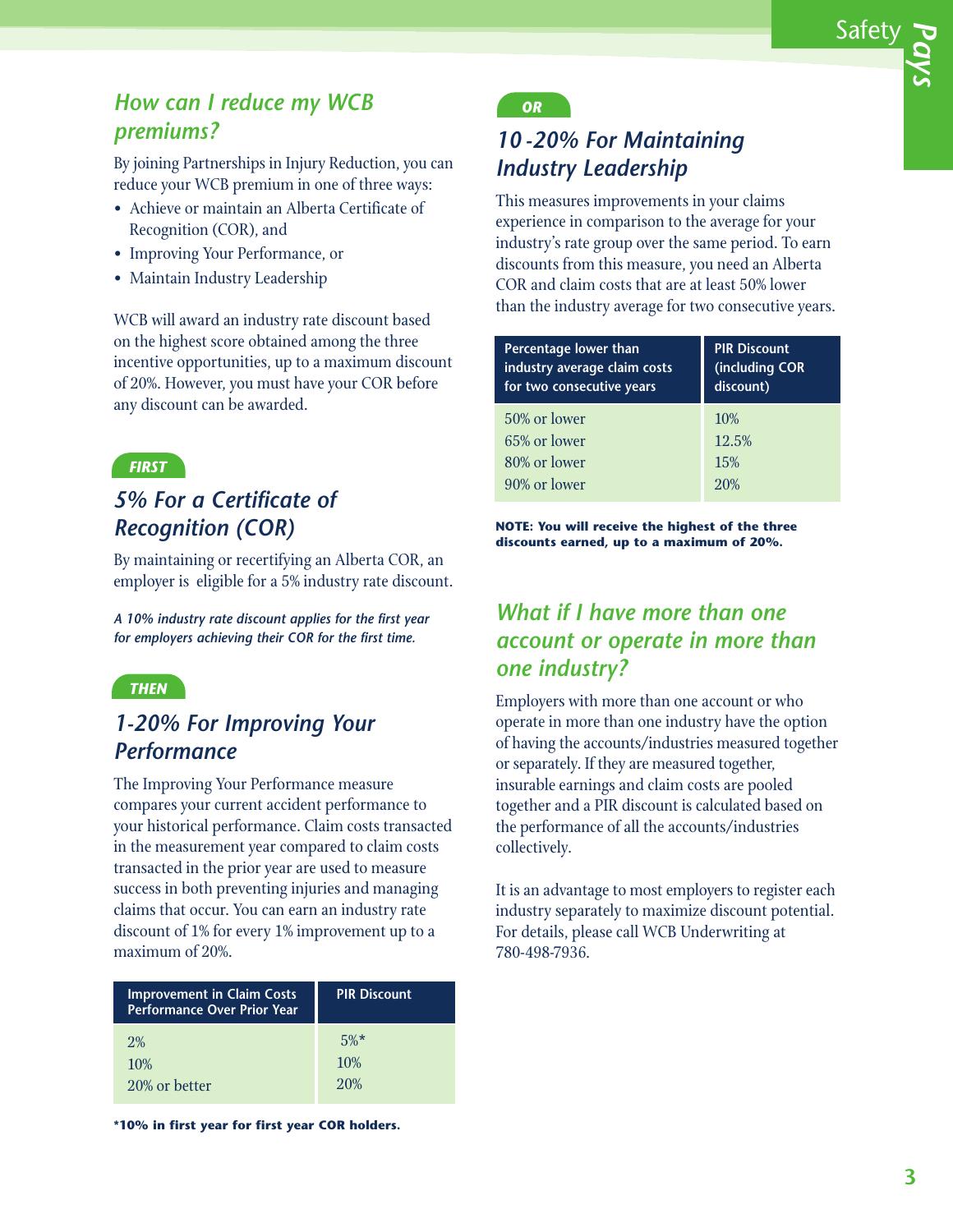#### *How can I monitor my company's progress?*

Two reports are available to help you monitor your progress within PIR. The Executive Summary and the PIR Claims Summary offer up-to-date information on your PIR discount status.

#### *The Executive Summary*

This report offers a one-page overview of an employer's status in the PIR program. Information that can be found in the Executive Summary includes:

- The time period(s), account(s) and industry(ies) used to calculate PIR premium discounts.
- Your total claim costs and insurable earnings compared to the industry average.
- The potential industry rate discounts that may be awarded by each measure.
- Your COR status as of the date of issue.
- The ultimate discount that may be awarded by PIR.



#### *The PIR Claims Summary*

The PIR Claims Summary offers more detailed information about the Improving Your Performance and Maintaining Industry Leadership measures. This report includes the following pieces of information:

- The name of the injured worker
- Claim number
- Accident date
- Total claim costs
- Cost relief
- Costs over maximum per claim cost (MPCC\*\*) or maximum per incident cost (MPIC\*\*)
- PIR costs for each occurrence within the transaction years
- *\*\*See glossary of terms page 8*



For more information on the Executive Summary and PIR Claims Summary reports call 780-498-7936 for the interpretive guides.

"PIR is an essential annual audit system. Last year, our audit identified a number of areas that needed *improvement. We took this as a wake-up call to remind us that safety requires constant effort."*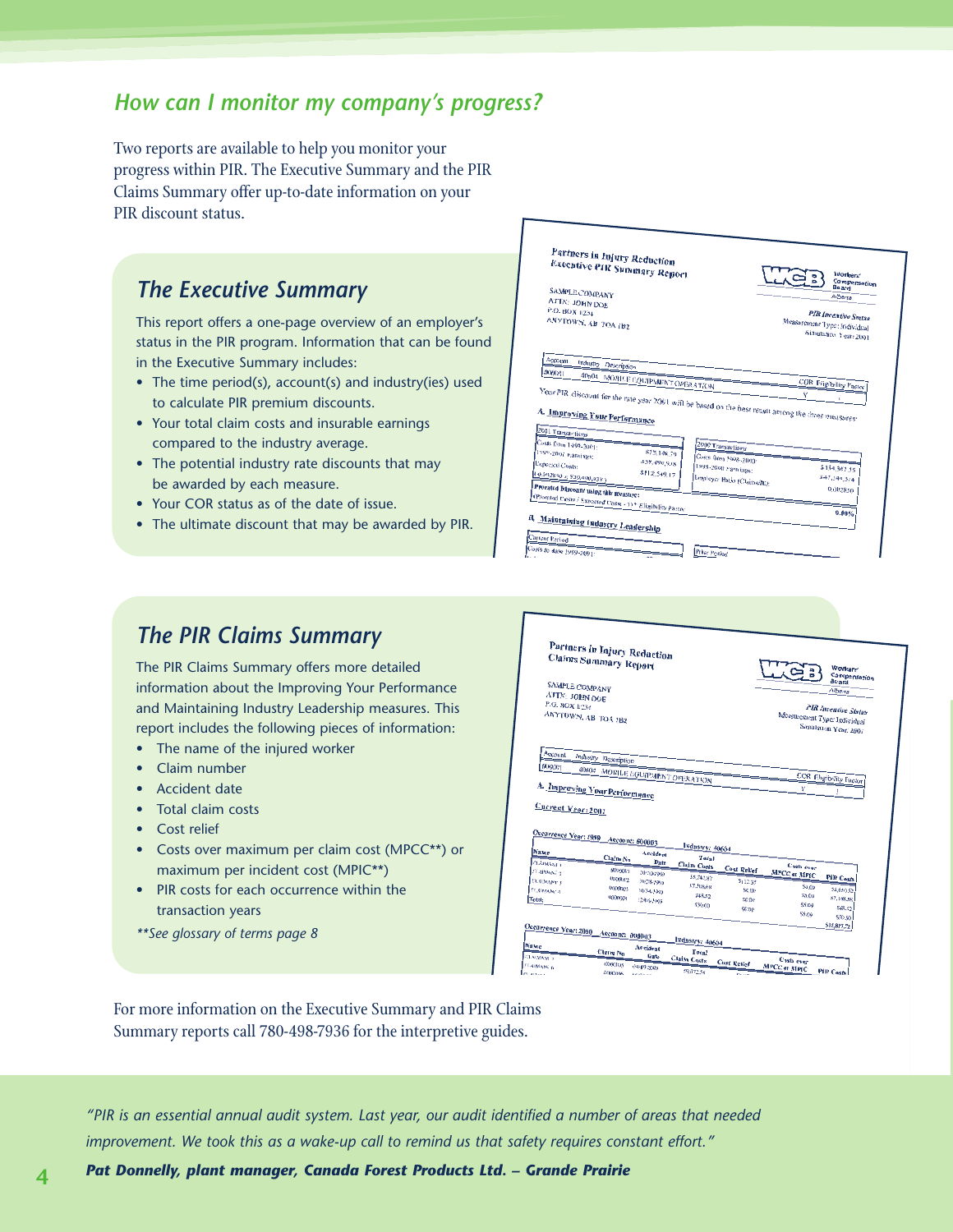## *How can WCB help my company lower claim costs?*

WCB offers services such as disability management, consulting, evaluation and training to help you lower claim costs. These services provide your company with information on:

- Injury response, reporting and investigation
- Case coordination
- Modified work programs
- Program administration
- Disability management self evaluation
- Management of workplace injury liabilities

Please call 780-498-7611 in Edmonton, 403-205-8051 in Calgary, or 1-866-498-4694 (toll free in Alberta) for more information.

WCB also offers employers a variety of pricing incentives to reflect accident experience and stimulate employer accountability. For more information about WCB's performance pricing plans, contact 780-498-7936.

*"I was originally tasked with updating our safety program for an external audit. I am proud to say that we passed, and since then, our time-loss claims have dropped steadily. I recommend involvement in PIR to any company willing to participate in a program that can substantially reduce their WCB premiums and protect their employees from injury."*

*Vince Cerisano, accountant & safety program manager, Crystal Glass Canada*

#### *What tools are available to help me better manage my business?*

- *Electronic Injury Reporting* to WCB is secure, simple to use and free. No paperwork, no faxing, quick turn-around and claim numbers provided quickly.
- *Direct Employer Clearance Certificates (DECC)* This self-service system allows you to electronically request and receive Clearance Certificates on your contractors and subcontractors.
- *Loss Control Report (LCR)* allows you to electronically request and receive Claim Cost History and Pricing Program reports. It currently consists of six standard employer and industry reports, which will give you access to key data, quickly.

To access these services visit *www.wcb.ab.ca, online services* to obtain or report information. If you require assistance contact the eBusiness Support Team at 780-498-7688 (in Edmonton) or 1-866-922-9221 (in Alberta).

## *Do other PIR partners offer assistance?*

Yes. By contacting Ministry of Labour, industry or safety associations, Certifying Partners or other employers, there is a tremendous support network for employers building health, safety and disability management systems. For example, most certifying partners offer training programs, consulting services, peer audit services, program building, audit and auditor training.

"There's a sense of pride that comes from going through the process of getting COR. It lets staff know that we care about their safety and we don't want them to hurt themselves when they're on the job."

*Dave Fritz, area director, Chili's Texas Grill*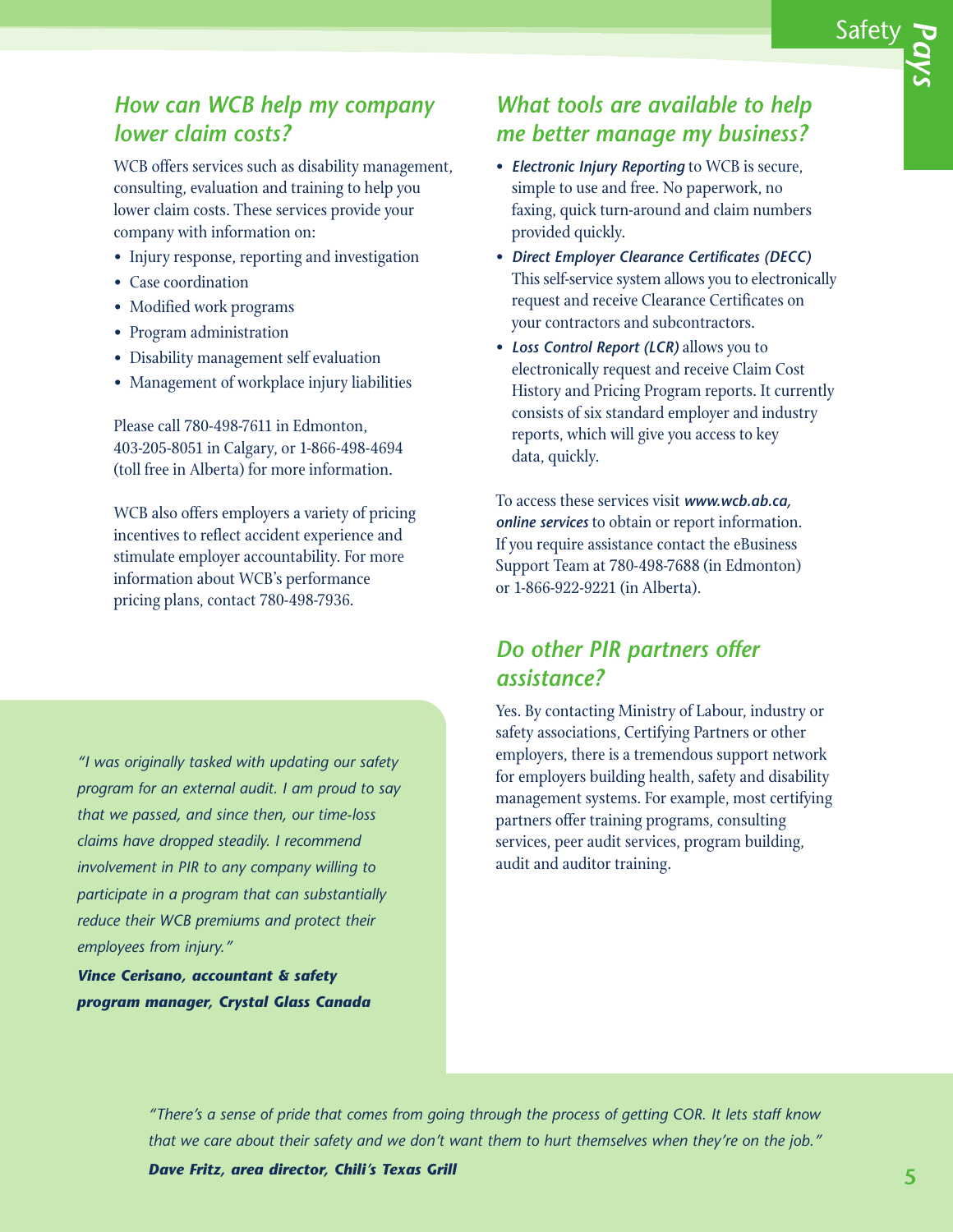## *Partnerships in Injury Reduction – Employer Registration Form*

| Employer Name:    | Trade Name:               |              |
|-------------------|---------------------------|--------------|
| Employer Address: |                           |              |
| City:             | Province:                 | Postal Code: |
| Contact Name:     | Title within the Company: |              |
| Address:          |                           |              |
| Phone:            | Fax:                      | E-mail:      |

#### **Please note that a Certifying Partner must be identified or your PIR registration cannot be processed.**

**Please identify below the account number, corresponding industry code and Certifying Partner (for a list of Certifying Partners, go to http://employment.alberta.ca/SFW/337.html.) of all the accounts you would like to register** within the PIR program. In addition, if PIR information is to be sent to another contact, please indicate their name, **phone number, mailing address and fax number below.**

| <b>Account Number</b>                     | <b>Industry Code</b>                | <b>Certifying Partner</b>         |
|-------------------------------------------|-------------------------------------|-----------------------------------|
| Contact (If Different From Above)         | Phone No. (If Different From Above) | Fax No. (If Different From Above) |
| Mailing Address (If Different From Above) |                                     |                                   |
|                                           |                                     |                                   |
| <b>Account Number</b>                     | <b>Industry Code</b>                | <b>Certifying Partner</b>         |
| Contact (If Different From Above)         | Phone No. (If Different From Above) | Fax No. (If Different From Above) |
| Mailing Address (If Different From Above) |                                     |                                   |

*If you require additional space please attach the remainder of the list to this document.*

If registering more than one account or industry, how would you like them to be measured in the PIR program?

| $\Box$ Individually |  | Together (Insurable earnings and claim costs are pooled. A PIR discount is<br>based on the performance of all accounts or industries collectively) |
|---------------------|--|----------------------------------------------------------------------------------------------------------------------------------------------------|
|---------------------|--|----------------------------------------------------------------------------------------------------------------------------------------------------|

#### **How often would you like to receive PIR progress reports?**

❒ Monthly (LCR)

Yes, as an authorized representative of my Company, I have read the Terms and Conditions of Participation and identified the **accounts and industries I would like to register in the Partnerships in Injury Reduction program.**

Name (Print): Title:

Signature: Date:

*This form must be received by WCB's Underwriting Department before December 31 to be eligible for the PIR program for that year. Please submit by fax* **780-498-7874,** *Email* **pdrm\_wcb\_pir@wcb.ab.ca** *or mail to* **Workers' Compensation Board-Alberta, Underwriting Department, P.O. Box 2415, Edmonton, AB T5J 2S5**

It is up to the employer to be aware of terms and conditions that apply to the year of registration.

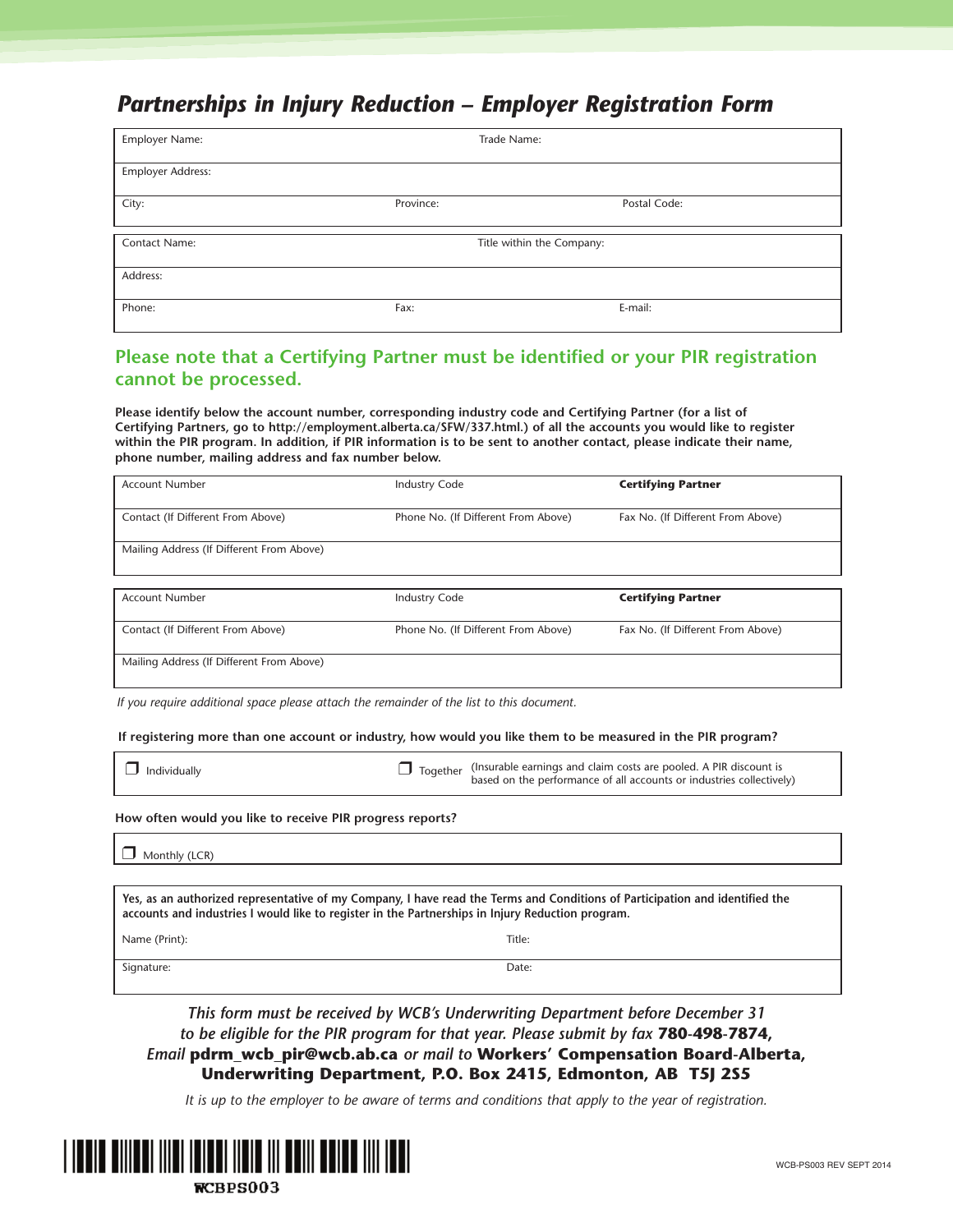## *TERMS & CONDITIONS OF PARTICIPATION*

#### **The following are terms and conditions for participation in the PIR Program as of 2005.**

- 1. Employers may register in PIR prior to achieving an Alberta Certificate of Recognition (COR). New COR holders will be automatically registered and eligible for PIR refunds effective the year they achieve their COR.
- 2. Registration in PIR is automatically renewed annually, unless the employer is notified by WCB.
- 3. Employers shall have the option to withdraw subject to the following conditions:
	- (a) Notice of intent to withdraw may be provided at any time:
		- If participating on an individual basis the registration will be rescinded immediately.
		- If participating on a collective or group basis the withdrawal shall be effective at the end of the registration year unless all participating accounts withdraw.
	- (b) Withdrawal will be confirmed in writing.
- 4. The Alberta COR must be achieved and maintained in accordance with the standards set by Labour to receive discounts. Employers who cease business before the end of the year must have completed the applicable audit for that year, prior to ceasing business, to be eligible for a PIR refund.
- 5. Measurement is based on total claim costs with individual claims subject to a maximum per claim cost (MPCC). The MPCC is 10% of the employer's industry rated premium for the PIR experience period, up to the maximum annual insurable earnings covered by WCB. Where the MPCC is calculated as less than \$1,600, the MPCC shall be \$1,600.
- 6. Measurement for Improving Your Performance uses costs transacted in the measurement year compared to costs transacted in the prior year. (For example costs transacted in the measurement year, on claims from this year and two prior years, are compared to costs transacted in the previous year, on claims from that year and two prior years.)
- 7. Measurement for Maintaining Industry Leadership compares the measurement year's experience period costs to the industry's rate group average costs for this year. It also compares the previous year's experience period costs to the industry's rate group average costs for this year. If measurements are 50% or lower than the industry's rate group average in both years the employer is eligible for a discount. For this measurement the experience period includes the year plus two prior years.
- 8. Employers may qualify for an industry rate discount under one of the following three measures:\*
	- (a) A minimum industry rate discount of 5% with possession of a valid COR (with exception of first time COR holders PIR incentive which is 10% in the first year).
- (b) An industry rate discount of up to 20%\*\* for the "Improving Your Performance" measure. (With this measure employers in the process of achieving COR for the first time have a one year grace period to achieve their COR, otherwise the discount is forfeited. Employers must be registered in PIR in the year the discount is earned to be eligible for the grace period.)
- (c) An industry rate discount of up to 20%\*\* for "Maintaining Industry Leadership" for two consecutive years. This incentive does not have a grace period.

 \*Based on the measure that provides the highest refund. \*\*The PIR discounts for "Improving Your Performance" and "Maintaining Industry Leadership" are subject to an eligibility factor, based on the length of time the employer account was open during the PIR period.

- 9. Net premium paid must be at least 40% of the Industry Base Premium or \$200 whichever is greater.
- 10. Discounts will be paid in the year following qualification for the PIR discount\*, pending confirmation of the employer's insurable earnings and compliance with WCB requirements. \*Discounts will be paid to the first time COR holders in the year a COR is achieved. The discount will be adjusted in the

following year for payroll reporting and for incentives earned under other measures which exceed the amount paid in the first year.

- 11. Calculations are done on a one-time basis and are not subject to recalculation unless:
	- (a) The employer's operations have been retroactively reclassified.
	- (b) The employer's account structure is retroactively changed.
	- (c) Where otherwise deemed warranted by the Workers' Compensation Board-Alberta.
- 12. Employers may be subject to a Claims Audit and non-compliance may result in discounts being withheld or repayment of previously paid refunds.
- 13. Employers must comply with all provisions of the *Alberta Workers' Compensation Act*.
- 14. Employers must comply with all provisions of the *Alberta Occupational Health & Safety Act* and the *Canada Labour Code*, where applicable.
- 15. In the event of a violation of the *Alberta Occupational Health & Safety Act*, the *Alberta Workers' Compensation Act* or the *Canada Labour Code*, WCB reserves the right to terminate an employer's participation in PIR, and collect previously paid refunds.
- 16. Employers with multiple accounts and/or industries may choose individual or group participation for their operations. In any event an employer must designate each account and each industry that is to be registered in PIR.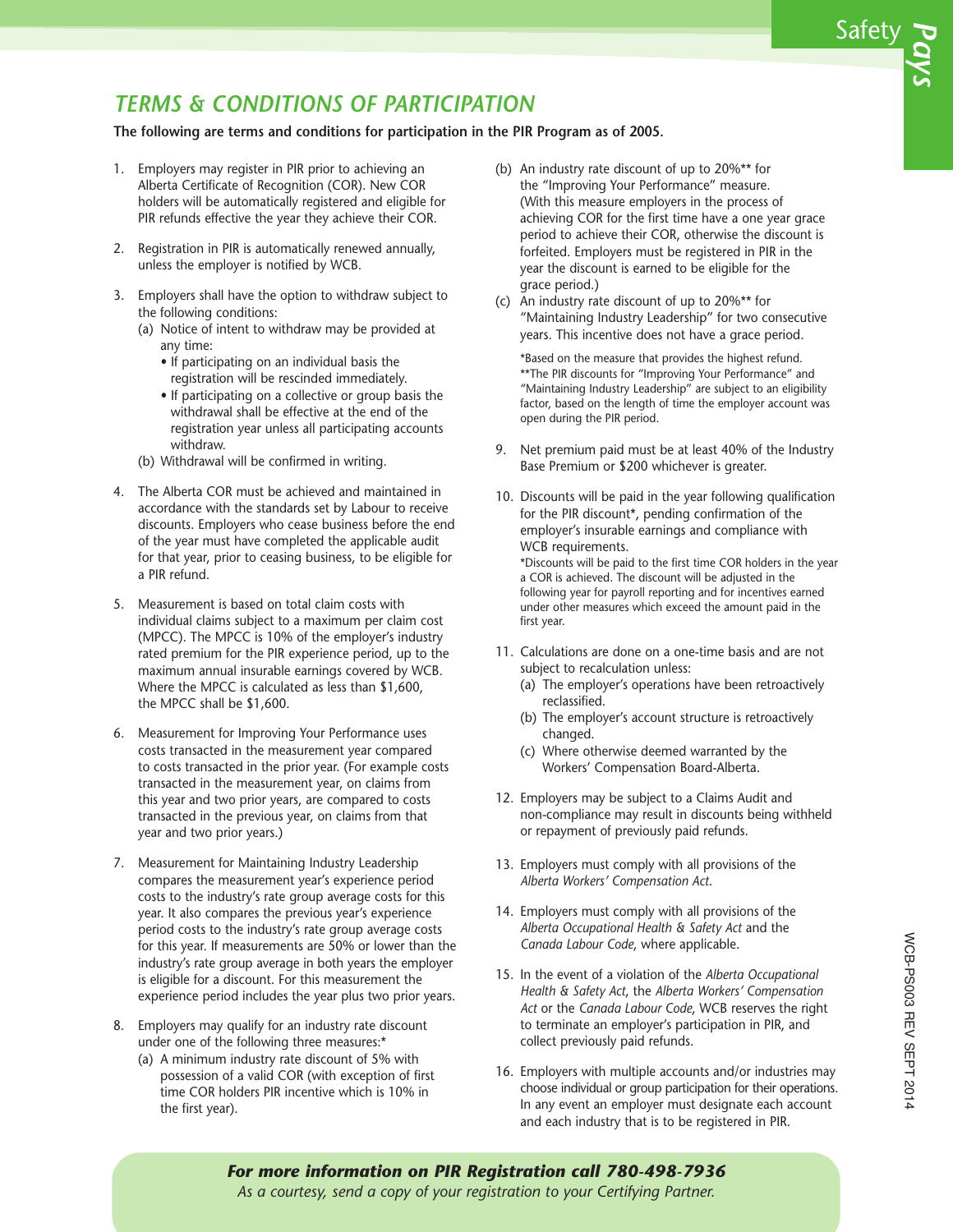#### *Glossary Of Terms*

#### *Claim Costs*

- Amounts paid by WCB to injured workers, medical providers and suppliers for compensation benefits, medical aid or rehabilitation on a claim.

#### *Eligibility Factor*

- The number of years an employer's account was open during the three-year PIR measurement period divided by three. The following eligibility factors will apply:

| <b>Years of PIR</b> | Eligibility |
|---------------------|-------------|
| Experience          | Factor      |
|                     | 1/3         |
|                     | 2/3         |
| 3                   | $3/3=1$     |

#### *Industry Average Claim Costs*

- The 'average' three-year claim cost total for an employer of comparable size.

#### *Industry Rated Premium*

- The amount of premium an employer would have paid if experience rating or some other program had not adjusted their rate.

#### *Insurable Earnings*

- The portion of a worker's gross earnings on which employers report and pay WCB premiums.

#### *Maximum Per Claim Cost (MPCC)*

- Limits the amount that can be charged to an employer for a single claim. The MPCC is 10% of the employer's industry rate premium for the experience period, up to a maximum annual insurable earnings covered by WCB.

#### *Maximum Per Incident Cost (MPIC)*

- Limits the impact of rare cases where a single incident results in multiple claims for an employer. The MPIC is capped at twice the maximum insurable earnings amount to protect employers against random incidents where multiple claims occur.

#### *Occurrence Year*

- The year in which the workplace accident occurred.

#### *PIR Experience Period*

- The tracking of claim costs paid in the registration year ( for claims occurring in the registration year and two prior years) compared to the same period for the previous year).

#### *Transaction Year*

- The year in which claims costs are paid.

*"Initially, we did have a few growing pains with regards to expanding our safety programs at the same rate that our company was growing. We didn't necessarily have appropriate measurement tools in place. Initiatives like the PIR program really helped us identify what areas needed work."*

*"Speaking from the position of a transcontinental organization, this province is a leader in promoting workplace safety. Areas all across Canada are now starting to catch on. The biggest winners, however, are the employees that benefit from these incentives."*

*Betty MacNichol, safety manager, Costco Canada*